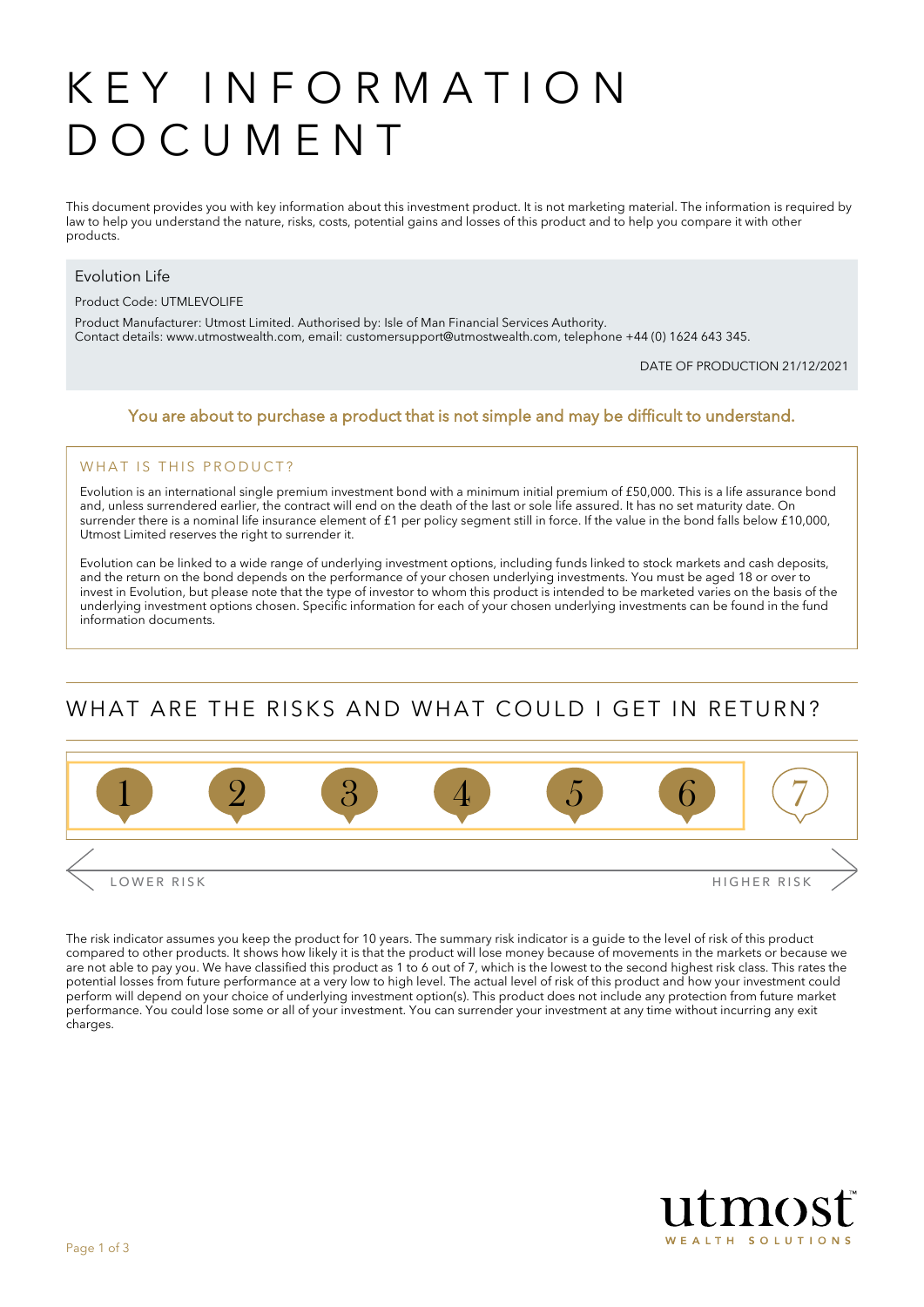### WHAT ARE THE RISKS AND WHAT COULD I GET IN RETURN? (CONTINUED)

Be aware of currency risk. Payments may be received in a different currency from that of the investment options selected, so the final return will depend on the exchange rate between the two currencies. This risk is not considered in the summary risk indicator shown. Information on the underlying investment options can be found in the relevant fund guides, which should be read before making any investment decisions.

# WHAT HAPPENS IF UTMOST LIMITED IS UNABLE TO PAY OUT?

Utmost Limited is covered by the Isle of Man Life Assurance (Compensation of Policyholders) Regulations 1991. If we cannot meet our obligations the policyholders will be entitled to claim up to 90% of our liabilities to them as compensation. If you are a UK investor, and we cannot meet our obligations, you may in some cases be able to claim cover for 90% of the value of the bond from the UK Financial Services Compensation Scheme www.fscs.org.uk. However, as we are not subject to the same regulatory system, this position could change in the future. We understand that any claim to the UK scheme will take into consideration any payment from the Isle of Man scheme. The assets to which the value of the bond is linked are held in our name, you do not have any automatic rights to compensation should the underlying fund manager or deposit taker fail. In these circumstances our liability to you will be limited to such amounts, if any, that we can recover from any third party.

### WHAT ARE THE COSTS?

#### Costs over time

The Reduction in Yield (RIY) shows what impact the total costs you pay will have on the investment return you might get. The total costs take into account one-off, ongoing and incidental costs.

The amounts shown here are the cumulative costs of the product itself, for three different holding periods. They include potential early exit penalties. The figures assume you invest £10,000. Or currency equivalent. The figures are estimates and may change in the future.

The person selling you or advising you about this product may charge you other costs. If so, this person will provide you with information about these costs, and show you the impact that all costs will have on your investment over time.

| INVESTMENT £10,000                               |                  |                                                            |                            |  |
|--------------------------------------------------|------------------|------------------------------------------------------------|----------------------------|--|
| <b>SCENARIOS</b>                                 |                  | IF YOU CASH IN AFTER 1 YEAR   IF YOU CASH IN AFTER 5 YEARS | IF YOU CASH IN AT 10 YEARS |  |
| <b>TOTAL COSTS</b>                               | £381 - 1,246     | £1,259 - 4,411                                             | £2,490 - 10,165            |  |
| <b>IMPACT ON RETURN (RIY) PER</b><br><b>YEAR</b> | $3.84 - 13.03\%$ | $2.35 - 8.65\%$                                            | 1.76 - 11.81%              |  |

The actual costs depend on your choice of investment option(s). The information on the underlying investment option(s) can be found in the appropriate fund guide(s), which you should read before making your investment decision.